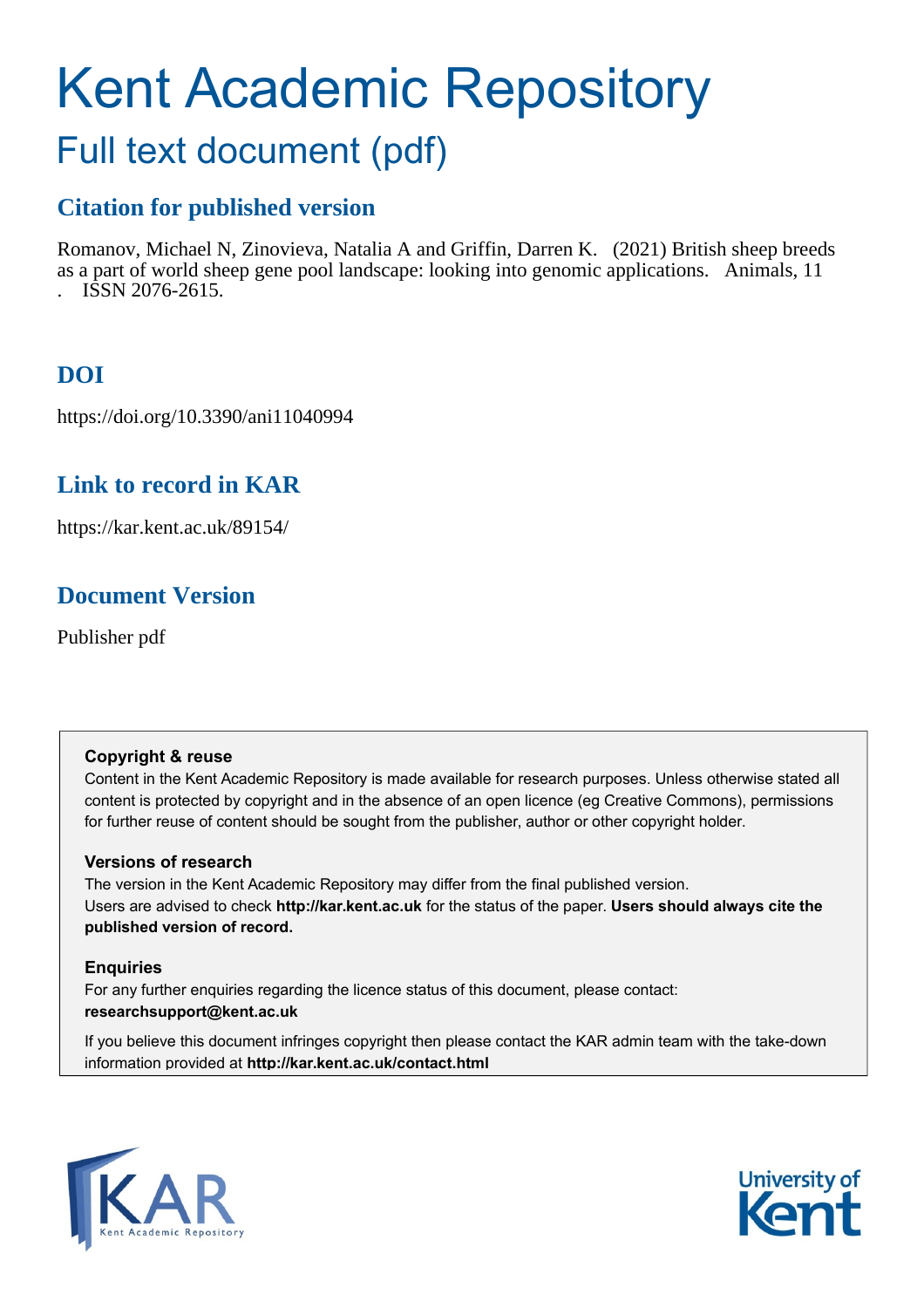

*Review*



## **British Sheep Breeds as a Part of World Sheep Gene Pool Landscape: Looking into Genomic Applications**

**Michael N. Romanov 1,[\\*](https://orcid.org/0000-0003-3584-4644) , Natalia A. Zinovieva [2](https://orcid.org/0000-0003-4017-6863) and Darren K. Griffin [1](https://orcid.org/0000-0001-7595-3226)**

- <sup>1</sup> School of Biosciences, University of Kent, Canterbury, Kent CT2 7NJ, UK; D.K.Griffin@kent.ac.uk<br><sup>2</sup> I.K. Ernst Eederal Research Conter for Animal Husbandry, Dubrovitay Estate, Pedelsk District
- <sup>2</sup> L.K. Ernst Federal Research Center for Animal Husbandry, Dubrovitsy Estate, Podolsk District,
- Moscow Region, 142132 Podolsk, Russia; n\_zinovieva@mail.ru
- **\*** Correspondence: m.romanov@kent.ac.uk

**Simple Summary:** The UK can be proud of the fact that numerous native breeds of sheep have been developed here that possess unique phenotypic features and excellent productivity and are utilized throughout the world. Their remarkable popularity and further sustainable breeding on grass pastures of British Isles and elsewhere can benefit from genomic applications.

**Abstract:** Sheep farming has been an important sector of the UK's economy and rural life for many centuries. It is the favored source of wool, meat and milk products. In the era of exponential progress in genomic technologies, we can now address the questions of what is special about UK sheep breed genotypes and how they differ genetically form one another and from other countries. We can reflect how their natural history has been determined at the level of their genetic code and what traces have been left in their genomes because of selection for phenotypic traits. These include adaptability to certain environmental conditions and management, as well as resistance to disease. Application of these advancements in genetics and genomics to study sheep breeds of British domestic selection has begun and will continue in order to facilitate conservation solutions and production improvement.

**Keywords:** British sheep breeds; conservation; adaptation; disease resistance; phenotypic traits; genetic improvement; genomic research; SNPs; QTLs; whole genome sequence

#### **1. Introduction**

Sheep are an integral element of UK countryside landscapes at a range of altitudes, with both modern and ancient breeds (i.e., specific domestic animal groups of a particular origin and with homogeneous phenotype) represented (Tables 1 and S1). Their ubiquity in the scientific literature dates back at least to William Youatt [1] (Figure S1) who provided an impressive overview of sheep breeding, management, veterinary aspects and their relevance to everyday life.

The UK is a largest producer of sheep than any EU country, counting nearly 34 million adult animals and lambs [13]. Prior to Brexit, this constituted a quarter of the EU sheep population and 3% of the global flock. The UK sheep-meat sector occupies the sixth place in the world and produces more than one third of European sheep meat. Overall, sheep farming provides the employment economy with the equivalent of £291M per annum [5]. This important livestock production sector is targeted by the biennial Sheep Breeders Round Table [14], a major event held by the National Sheep Association every two years.

A glance at the gene pool landscape for British sheep breeds from the National Sheep Association leads to a list of over 60 native breeds [7], whereas there are over 1400 discrete breeds throughout the world [15,16]. Other reports state that the UK has around 90 native sheep breeds and crossbreeds, more than any other nation [5]. They are bred for meat, milk, wool as well as vegetation management/recreation purposes. Traces of breed-specific artificial selection for phenotypic (qualitative and quantitative) traits are retained in the genome of



**Citation:** Romanov, M.N.; Zinovieva, N.A.; Griffin, D.K. British Sheep Breeds as a Part of World Sheep Gene Pool Landscape: Looking into Genomic Applications. *Animals* **2021**, *11*, 994. [https://doi.org/10.3390/](https://doi.org/10.3390/ani11040994) [ani11040994](https://doi.org/10.3390/ani11040994)

Academic Editors: Emilia Bagnicka and Aldona Kawecka

Received: 16 March 2021 Accepted: 29 March 2021 Published: 1 April 2021

**Publisher's Note:** MDPI stays neutral with regard to jurisdictional claims in published maps and institutional affiliations.



**Copyright:** © 2021 by the authors. Licensee MDPI, Basel, Switzerland. This article is an open access article distributed under the terms and conditions of the Creative Commons Attribution (CC BY) license (https:/[/](https://creativecommons.org/licenses/by/4.0/) [creativecommons.org/licenses/by/](https://creativecommons.org/licenses/by/4.0/)  $4.0/$ ).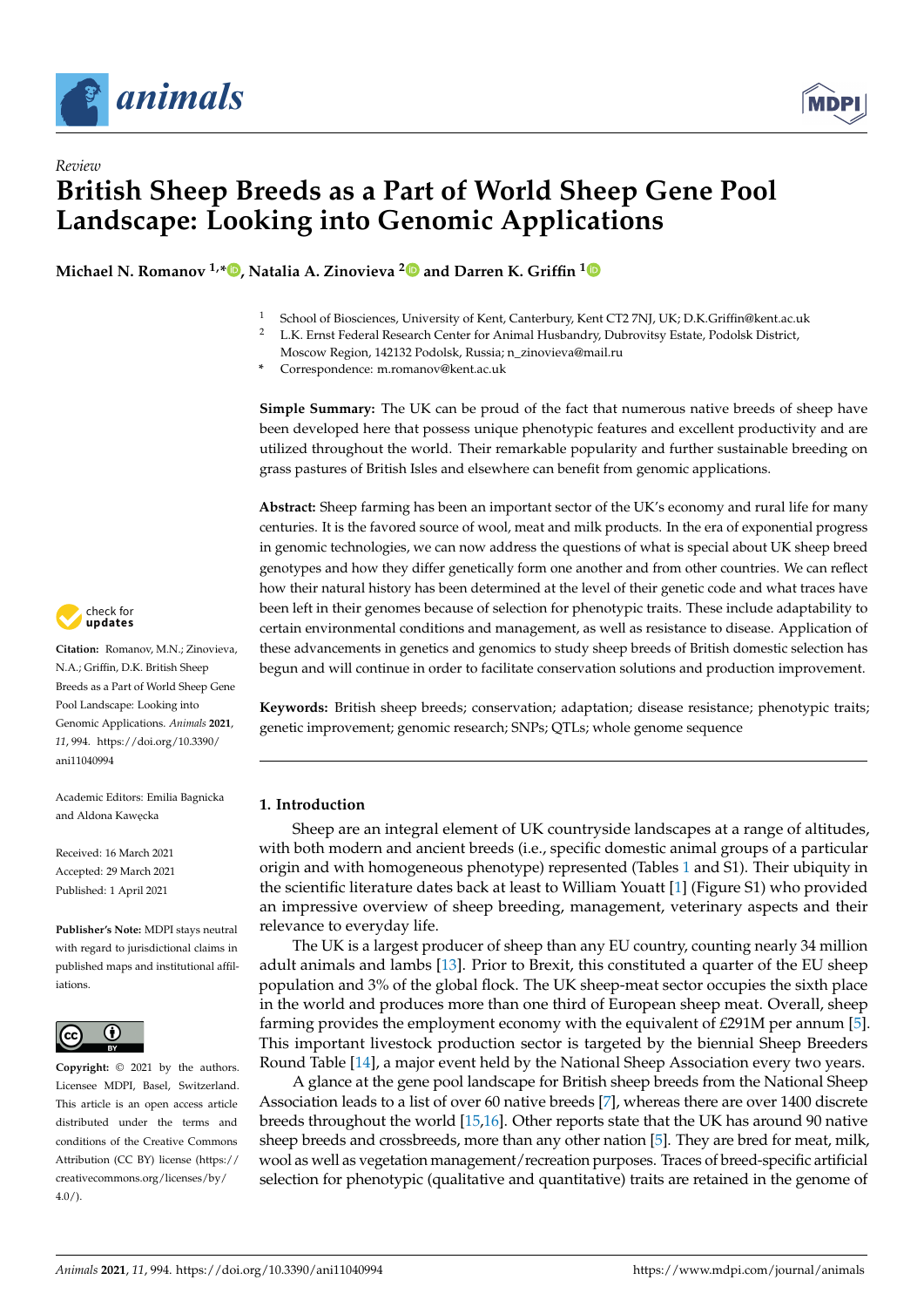each breed. Relevant examples of genetic and genomic applications and implications will be overviewed here, with a special focus on British sheep.

|  | <b>Table 1.</b> List of major sheep breeds of British Isles. |
|--|--------------------------------------------------------------|
|  |                                                              |

| Name/Subtype                      | <b>Alternative Name</b>        | <b>Region/Country</b> | Purpose          | References                 |
|-----------------------------------|--------------------------------|-----------------------|------------------|----------------------------|
| Northern European                 |                                | British Isles,        |                  |                            |
| short-tailed sheep (group of      |                                | Scandinavia,          | meat, milk, wool | [2,3]                      |
| breeds)                           |                                | Germany, Russia       |                  |                            |
| <b>Bluefaced Leicester</b>        |                                | England               | meat             | $[4 - 7]$                  |
| Border Cheviot/Cheviot<br>subtype | South Country Cheviot          | England               | meat             | [8]                        |
| Border Leicester                  |                                | England               | meat             | $[2,4-7,9]$                |
| <b>British Milksheep</b>          |                                | England               | milk             | $[7]$                      |
| Cambridge                         |                                | England               | meat, milk       | $[1,7]$                    |
| Clun Forest                       |                                | England               | meat, milk, wool | [1,4,7,10]                 |
| Cotswold                          |                                | England               | meat, wool       | $[1,2,4-7,9]$              |
| Dalesbred                         |                                | England               | meat, wool       | [2,7]                      |
| Derbyshire Gritstone              |                                | England               | meat             | [1,2,7,9]                  |
| Devon Closewool                   |                                | England               | meat             | [2,7,9]                    |
|                                   | Devon Longwool, Devon          |                       |                  |                            |
| Devon Longwoolled                 | and Cornwall Longwool          | England               | meat, wool       | $[1,2,5-7,9]$              |
| Dorset                            | Dorset Horn, Dorset Horned     | England               | meat             | [1,4,9]; Figure S1d,e      |
| Dorset Down                       |                                | England               | meat             | [1,2,7,9]                  |
| Easy Care                         |                                | England               | meat             | $[7]$                      |
|                                   | Bakewell Leicester, Dishley    |                       |                  |                            |
| English Leicester                 | Leicester, Improved Leicester, | England               | meat             | [1,2,4,6,9]; Figure S1h,i  |
|                                   | Leicester, Leicester           |                       |                  |                            |
|                                   | Longwool, New Leicester        |                       |                  |                            |
| Exlana                            |                                | England               | meat             | $[7]$                      |
| Exmoor Horn                       |                                | England               | meat             | [1,5,7]                    |
| Greyface Dartmoor                 |                                | England               | meat             | [1,5,9]                    |
| Hampshire                         | Hampshire Down                 | England               | meat             | [1,4,7]                    |
| Herdwick                          |                                | England               | meat             | $[1,5-7]$                  |
| Lincoln                           | Lincoln Longwool               | England               | wool             | [1,4,9]                    |
| Lonk                              | Improved Haslingden            | England               | meat, wool       | [5,7,9]                    |
| Masham                            |                                | England               | meat, wool       | [5, 7]                     |
| Meatlinc                          |                                | England               | meat             | $[7]$                      |
|                                   | Blackface Norfolk Horned,      |                       |                  |                            |
| Norfolk Horn                      | Norfolk Horned, Old            | England               | meat             | [1,2,4,6,7,9]; Figure S1k  |
|                                   | Norfolk, Old Norfolk           |                       |                  |                            |
|                                   | Horned                         |                       |                  |                            |
| North of England Mule             |                                | England               | meat, milk       | $[7]$                      |
| Oxford                            | Oxford Down                    | England               | meat             | [2,4,5,7,9]                |
| Portland                          |                                | England               | meat             | $[1,4-6,9]$                |
| Romney                            | Romney Marsh, Kent             | England               | meat, wool       | [1,2,4,6,7]; Figure S1g    |
| Rough Fell                        |                                | England               | meat             | [2,4,7]                    |
| Ryeland                           |                                | England               | meat             | [1,2,6,7]; Figure S1n      |
| Shropshire                        |                                | England               | meat             | [1,2,6,7]                  |
| Southdown                         |                                | England               | meat             | $[1,2,4-7]$ ; Figure S11,m |
| Suffolk                           |                                | England               | meat             | $[1,2,4-7]$                |
| Swaledale                         |                                | England               | meat, wool       | [2,7]                      |
| Teeswater                         |                                | England               | meat             | [1,2,4,6,7,9]; Figure S1o  |
| Wensleydale                       |                                | England               | meat             | $[5 - 7, 9]$               |
| <b>Whiteface Dartmoor</b>         |                                | England               | meat             | [5,7,9]                    |
| Whitefaced Woodland               | Penistone                      | England               | meat             | [4,6,7,9]                  |
| Wiltshire Horn                    |                                | England               | meat             | [1,2,4,7]                  |
| Galway                            |                                | Ireland               | meat             | [1,4,6,10]                 |
| Manx Loaghtan                     | Loaghtyn, Loghtan              | Isle of Man           | wool             | $[5 - 7, 9]$               |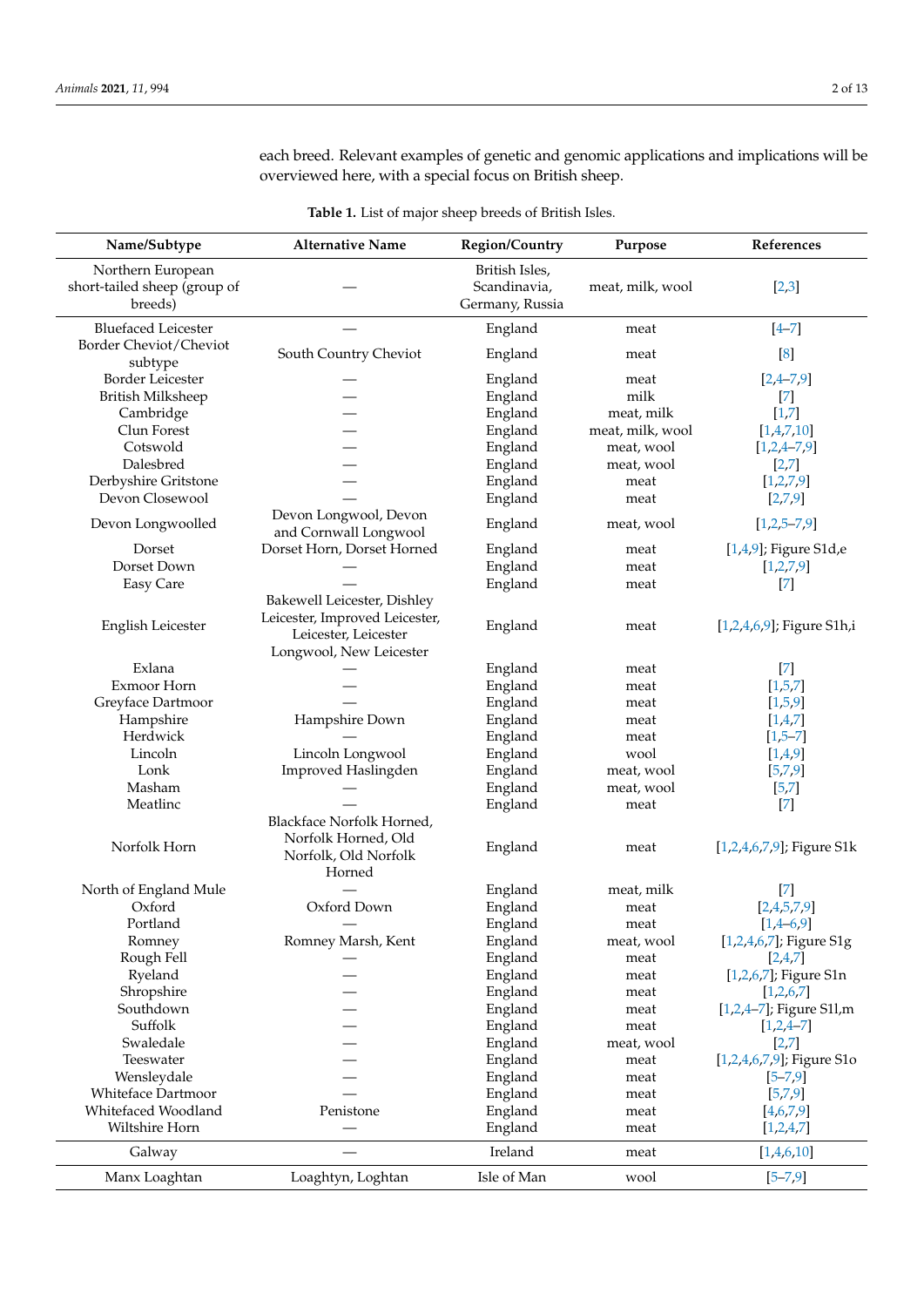| Name/Subtype                                                | <b>Alternative Name</b>                                                                                          | <b>Region/Country</b> | Purpose                  | References              |
|-------------------------------------------------------------|------------------------------------------------------------------------------------------------------------------|-----------------------|--------------------------|-------------------------|
| Boreray                                                     | Boreray Blackface,<br>Hebridean Blackface                                                                        | Scotland              | meat                     | $[4 - 7, 9]$            |
| Bowmont                                                     |                                                                                                                  | Scotland              | meat, wool               | [4,6]                   |
| Castlemilk Moorit                                           | Castlemilk Shetland, Moorit<br>Shetland                                                                          | Scotland              | hobby                    | $[5 - 7, 9]$            |
| Cheviot                                                     |                                                                                                                  | Scotland              | meat, wool               | [ $1,7$ ]; Figure S1b,c |
| Hebridean                                                   | St Kilda                                                                                                         | Scotland              | vegetation<br>management | $[1,3,5-7]$             |
| North Country<br>Cheviot/Cheviot subtype                    |                                                                                                                  | Scotland              | meat                     | $[7]$                   |
| North Ronaldsay                                             | Orkney                                                                                                           | Scotland              | wool                     | [1,3,5,6,9]             |
| Scotch Mule                                                 |                                                                                                                  | Scotland              | meat                     | $[7]$                   |
| Scottish Blackface                                          | Blackfaced Highland, Kerry,<br>Linton, Scotch Blackface,<br>Scotch Horn, Scottish<br>Highland, Scottish Mountain | Scotland              | meat                     | [1,2,7,11]; Figure S1a  |
| Scottish Dunface                                            | Scottish Tanface, Old Scottish<br>Short-wool                                                                     | Scotland (extinct)    | meat, wool               | $[1,3]$                 |
| Soay                                                        |                                                                                                                  | Scotland              | meat                     | $[2 - 7, 9, 12]$        |
| Shetland                                                    |                                                                                                                  | Shetland Islands      | meat, wool               | [1,6,7]                 |
| Badger Face Welsh<br>Mountain/Welsh Mountain<br>subtype     | Defaid Idloes, Badger Faced<br>Welsh Mountain, Welsh<br>Badger-faced                                             | Wales                 | meat                     | [5,7,10]                |
| Balwen Welsh<br>Mountain/Welsh Mountain                     |                                                                                                                  | Wales                 | meat                     | $[5 - 7, 9, 10]$        |
| subtype<br>Beulah Speckled Face<br><b>Black Welsh</b>       |                                                                                                                  | Wales                 | meat                     | [5, 10]                 |
| Mountain/Welsh Mountain                                     | Defaid Mynydd Duon                                                                                               | Wales                 | meat                     | [4,6,7,10]              |
| subtype<br><b>Brecknock Hill</b><br>Cheviot/Cheviot subtype | Brecon Cheviot, Sennybridge<br>Cheviot                                                                           | Wales                 | meat                     | [1,7,10]                |
| Epynt Hardy Speckled Face                                   |                                                                                                                  | Wales                 | meat                     | $[7]$                   |
| Hill Radnor                                                 |                                                                                                                  | Wales                 | meat                     | [1,2,7,9,10]            |
| Kerry Hill                                                  |                                                                                                                  | Wales                 | meat                     | [2,7,10]                |
| Llanwenog                                                   |                                                                                                                  | Wales                 | meat                     | $[4 - 7, 9, 10]$        |
| Lleyn                                                       | Dafad Llŷn                                                                                                       | Wales                 | meat                     | $[5 - 7, 10]$           |
| Nelson South Wales                                          |                                                                                                                  | Wales                 | meat                     | $[7]$                   |
| Mountain<br>South Wales                                     |                                                                                                                  |                       |                          |                         |
| Mountain/Welsh Mountain<br>subtype                          |                                                                                                                  | Wales                 |                          | [10]                    |
| Welsh Halfbred                                              |                                                                                                                  | Wales                 | meat, milk               | $[7]$                   |
| Welsh Hill Speckled Face                                    |                                                                                                                  | Wales                 | meat                     | $[7]$                   |
| Welsh Mountain                                              | Defaid Mynydd Cymreig,<br>Welsh Mountain-Pedigree                                                                | Wales                 | meat                     | [7, 9]                  |
| Welsh Mule                                                  |                                                                                                                  | Wales                 | meat, milk               | $[6,7]$                 |

**Table 1.** *Cont.*

#### **2. Geographical Distribution**

#### *2.1. British Isles*

Sheep breed gene pool of British Isles can be subdivided into geographical groups (Figure 1) according to their origin from England (Border Leicester; Clun Forest; Dorset Horn, Figure S1d,e; English Leicester, Figure S1h,i; Romney; Southdown, Figure S1l,m; Suffolk; Wiltshire Horn; etc.), Isle of Man (Manx Loaghtan), Scotland (Cheviot, Figure S1b,c; Scottish Blackface, Figure S1a; etc.), Wales (Badger Face Welsh Mountain, Balwen Welsh Mountain, Beulah Speckled Face, Black Welsh Mountain, Brecknock Hill Cheviot, Hill Radnor, Improved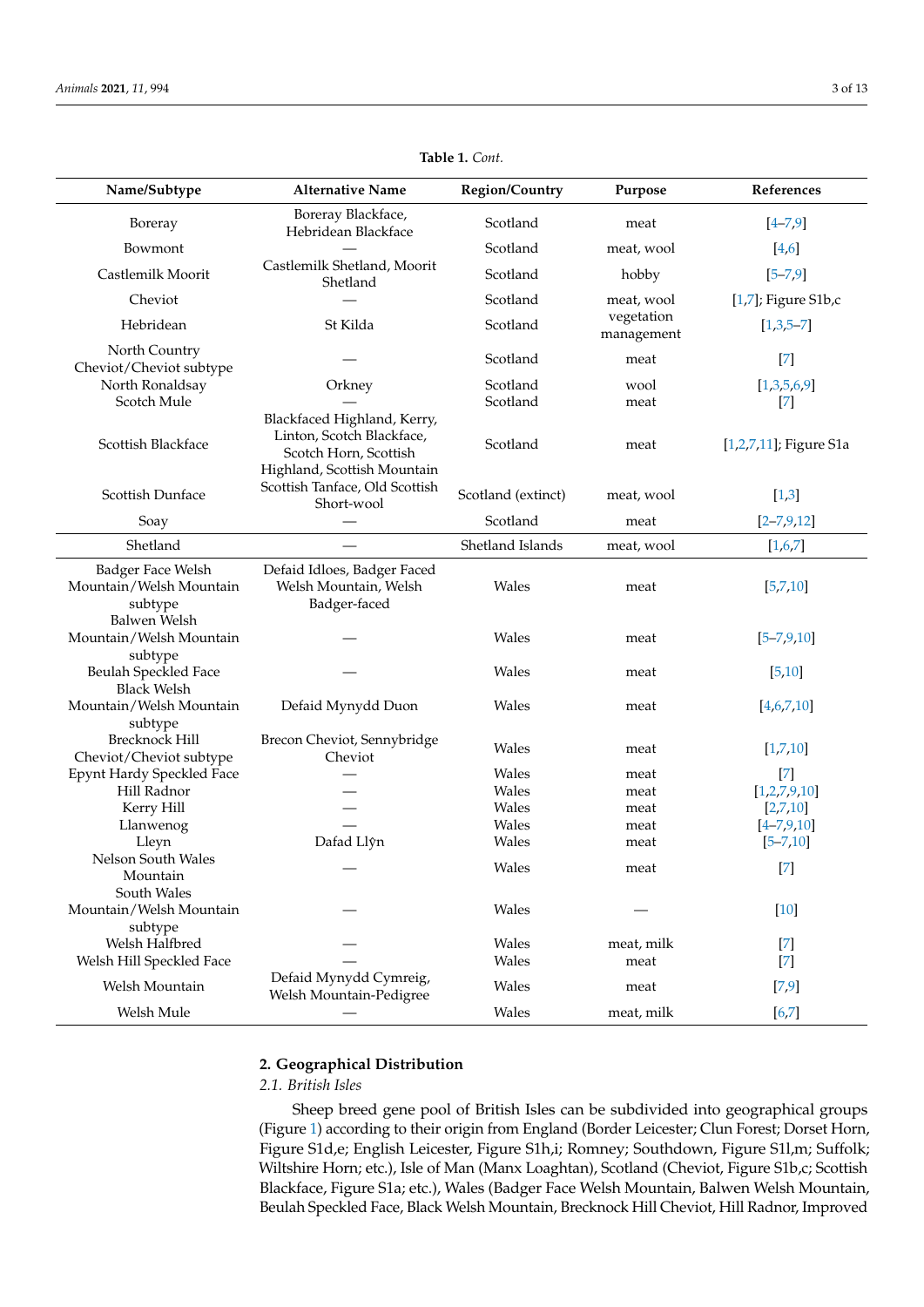Welsh Mountain, Improved Welsh Mountain, Kerry Hill, Llandovery Whiteface, Llanwenog, Lleyn, Talybont Welsh, Welsh Hardy Speckled Faced, Welsh Mountain-Hill Flock, etc.), and Ireland (Galway). Major breeds of British Isles are listed in Table 1, with more details on origin and description of selected sheep breeds being provided in Table S1.



**Figure 1.** Geographical distribution of native sheep breeds in the British Isles. Modified from [5,6]. **Figure 1.** Geographical distribution of native sheep breeds in the British Isles. Modified from [5,6].

The geographical concentration (endemism) of the British sheep breeds was suggested to be a major risk factor for breed endangerment [17].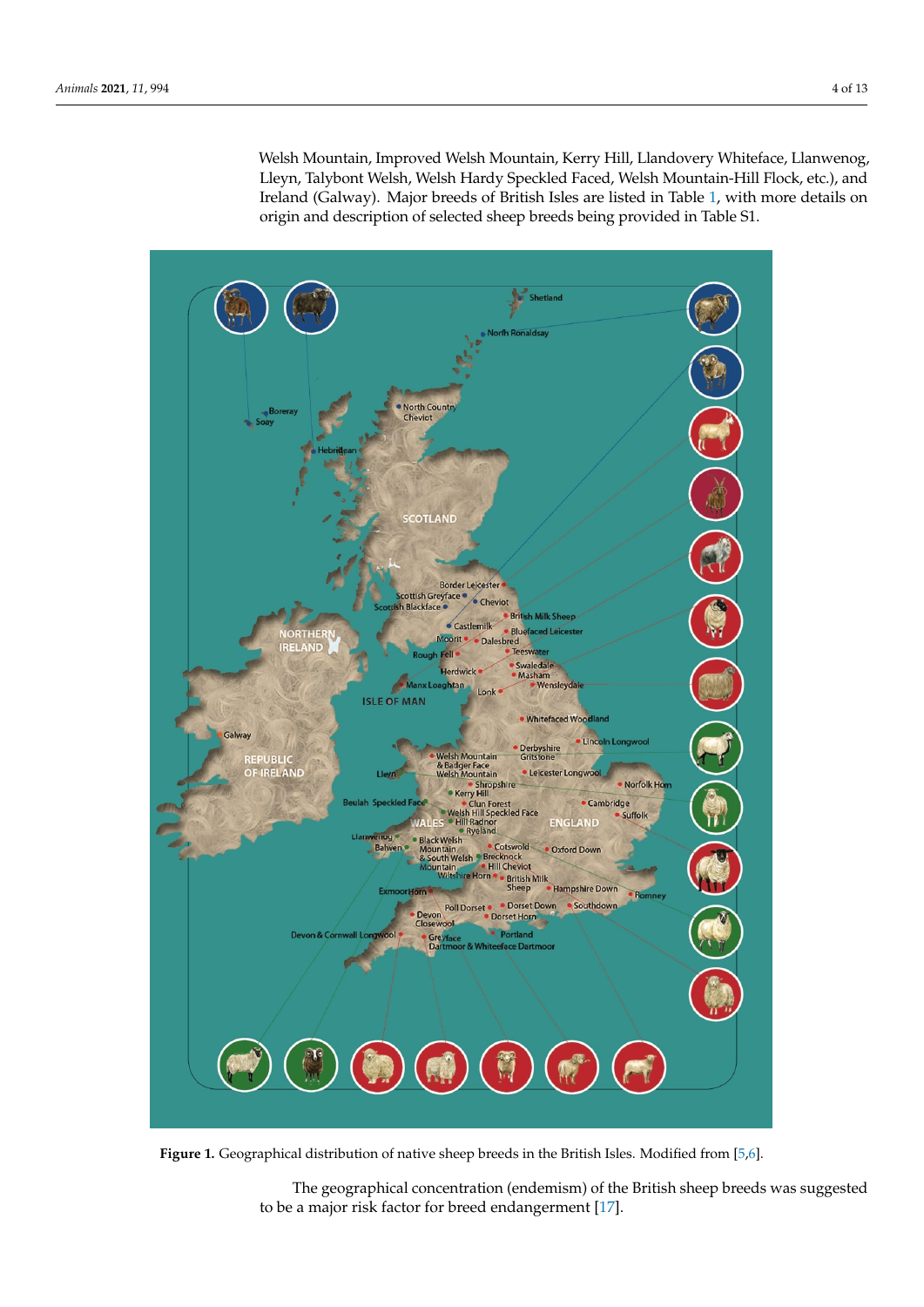#### *2.2. Outside Britain*

British sheep breeds are common in other parts of the world and have been exported from the UK to other countries to create new breeds and improve the extant ones, with Australian, USA and European breeds being prominent examples [4,18]. As in other examples, imports into the former USSR can be mentioned when British breeds served as a basis for developing new breeds, e.g., Gorky and Russian Long-wool [19–24]. In particular, British meat sheep breeds have had a significant impact on the development of native gene pool breeds for semi-fine sheep production in Russia and former USSR countries in the last century [25–29] (see Supplementary Information S1, Table S2 and Figure S2).

#### **3. Phenotypic Diversity**

Many of British breeds are unique in terms of phenotypic traits and adaptation to local conditions [30] (see examples in Table S1) but nonetheless may contribute to the commercial herds. For instance, Bluefaced Leicester is believed to be most distinguished breed in the UK as it sires almost half of the commercial hybrid progeny [5].

In terms of peculiar adaptability, specific phenotypes and features of the British sheep breeds, some of them are lowland breeds (Suffolk, Wiltshire Horn), some are hill breeds (Cheviot, Scottish Blackface, Brecknock Hill Cheviot, Hill Radnor, Welsh Mountain-Hill Flock), and some are upland breeds (Beulah Speckled Face, Llandovery Whiteface, Llanwenog), while some others are adapted to variable conditions (Clun Forest, Badger Face Welsh Mountain, Kerry Hill, Lleyn) [7]. An extraordinary example of adaptation is the North Ronaldsay breed localized on an Orkney island, whose copper-deficient and high-sodium diet is based predominantly on the seaweed *Laminaria* [31].

Body size varies from small (Black Welsh Mountain) to medium (Clun Forest, Llanwenog, Lleyn, Welsh Mountain-Hill Flock) to large (Border Leicester, Romney, Wiltshire Horn, Talybont Welsh). Some breeds are horned (Dorset Horn, Wiltshire Horn, Scottish Blackface), others are hornless (Border Leicester, Romney, Beulah Speckled Face, Kerry Hill, Lleyn), and in some others only males have horns (Cheviot, Black Welsh Mountain, Balwen Welsh Mountain, Brecknock Hill Cheviot, Llandovery Whiteface, Welsh Mountain-Hill Flock). The Border Leicester breed has a characteristic "Roman nose".

Most breeds are used for producing lamb meat, while some (Clun Forest) are dual purpose and can be used for meat, wool and milk. There are long-woolled breeds (e.g., Romney whose fleece is suitable for carpets), and others (e.g., Wiltshire Horn) naturally shed wool, not requiring shearing. Females of some breeds (Dorset Horn, Hill Radnor) have a slightly shorter gestation period allowing 1.5 lambs a year. Some breeds (Romney, Balwen Welsh Mountain, Lleyn) have a low disease risk. Previously, British sheep breeds and flocks were assessed, on the base of prion protein (PrP) genotypes, for risk of scrapie, also known as prion disease and transmissible spongiform encephalopathy [32–35], and its atypical form [36] that had implications for breeding programs.

#### **4. Conservation Issues: To Breed or Not to Breed**

Over several decades, there has been a general trend in the world's animal production to substitute or cross local breeds with productive commercial stocks that may lead to genetic diversity reduction [18]. Such an animal breeding practice puts native breeds at risk of extinction, even prior to characterization of their variation, signatures of adaptations and breed history at the genomic level (e.g., [37–40]).

The Rare Breeds Survival Trust names 57 British native sheep breeds, including 25 breeds on the critical list, e.g., Border Leicester, Dorset Horn, Balwen Welsh Mountain, Hill Radnor and Llanwenog [9]. Indeed, most British sheep breeds, especially the rare ones, have long history and noteworthy ancestry [1–3], with some of them being dated 1st century (Badger Face Welsh Mountain) or brought by Romans (Wiltshire Horn). Some others have been known since the Middle Ages (Romney, Scottish Blackface, Cheviot, Black Welsh Mountain, Welsh Mountain-Hill Flock). With this in mind, there is a desperate need to develop appropriate sheep breed conservation strategies.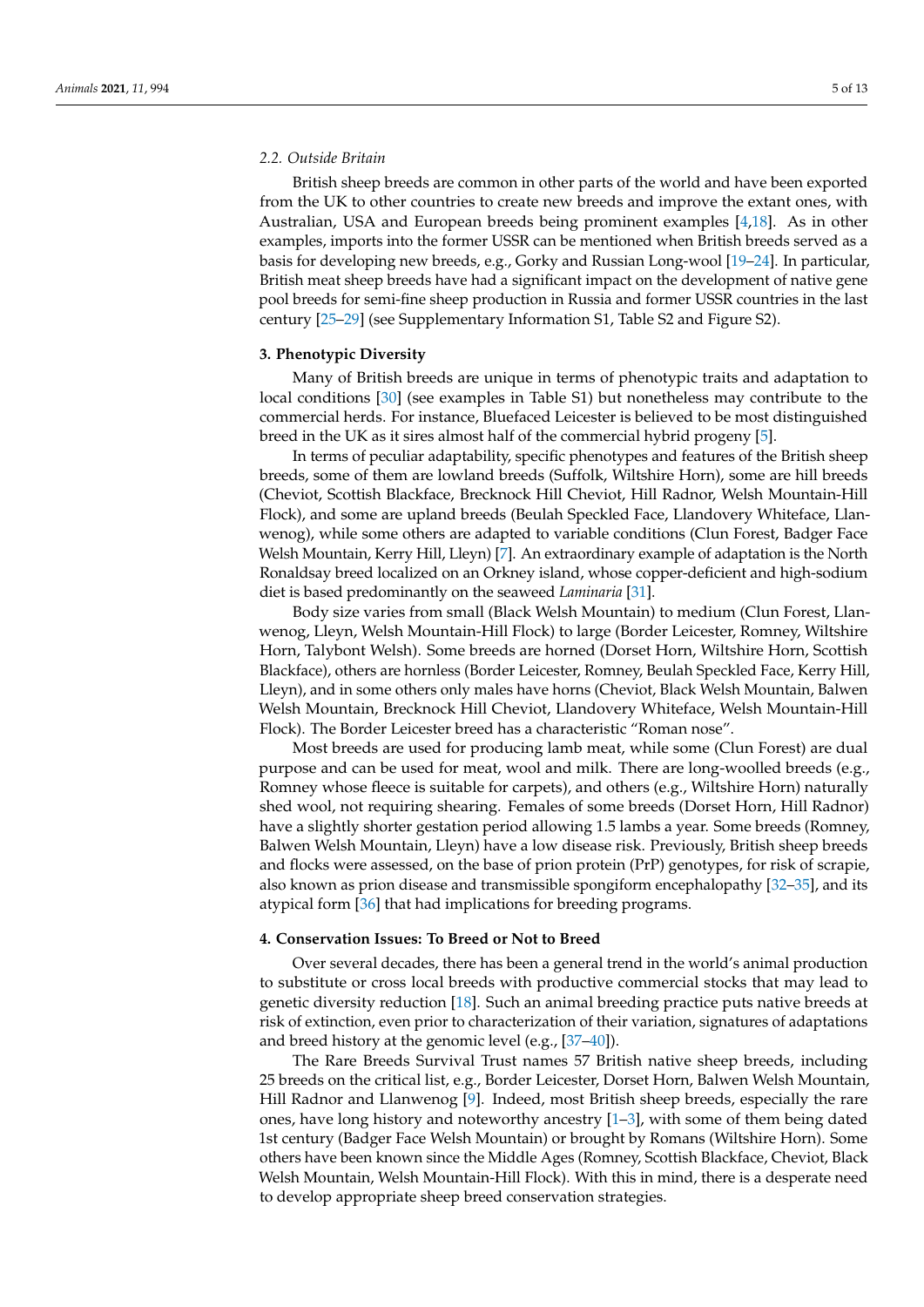The collection of breed data including adaptation to specific habitats facilitates development of conservation solutions. Characterization of genetic originality and authenticity of a breed via its DNA analysis is a crucial component in informed decision making to decide whether a breed (or population) is worthy or not of conservation action. Information regarding the risk status and the level of inbreeding can be further used to choose respective conservation strategies (in situ vs. ex situ, pure breeding vs. crossbreeding, etc.). Novel molecular and advanced genomic tools can be effectively employed to incorporate genetic variability and genomic information into conservation planning and sustainable conservation programs [4,41]. Characterized, conserved and maintained genetic diversity of native breeds can be further used for adaptation to local environments, future change in breeding requirements, and as a source of research material (e.g., [42,43]).

#### **5. Sheep Breed Diversity and Genomic Research**

At present, there is a rich arsenal of genetic and genomic resources, tools and applications used for livestock assessment, breeding and production including, first of all, genetic profiling of diverse breeds, and search for quantitative trait loci (QTLs) and candidate genes in farm animals. These genomic advances facilitate breed improvement and understanding of the genetic processes in the course of domestication and breed evolution. For example, the Dorset breed was found to be a carrier of a single polymorphism mutation at the callipyge (*CLPG*) locus causing the muscle hypertrophy phenotype [44].

It requires a major undertaking to evaluate genetically most widespread industrial breeds [39], such as the Texel in sheep [45]. However, more and more attention is being drawn to surveying and analyzing local livestock breeds. This is due to their adaptive properties, as reflected in their genomic structure, and their potential to improve performance, resistance and environment impact of commercial herds (e.g., [10,37,39]).

#### *5.1. Genetic Diversity, QTL and Candidate Gene Characterization*

To characterize genetic structure and diversity in the sheep, various molecular markers were previously utilized, including microsatellites (e.g., [46–50]; see for review [30,51]), mtDNA (e.g., [51–53]) and endogenous retroviruses [30,50,54]. For example, in a study of three English breeds [30,50], it was shown that they were clearly distinguished relative to one another for ten microsatellite loci. One breed, the Herdwick, was unique for high frequency of the R0 retrotype indicative of a primitive genome that is absent in the mainland UK breeds and known only for few other non-British breeds.

Using microsatellite markers, QTLs associated with muscle depth were characterized in British commercial terminal sire sheep including the Suffolk breed [55]. One QTL for muscle depth was verified in Suffolk sheep on chromosome 1.

Since ewe prolificacy was associated with certain mutations in the *BMP15* and *GDF9* candidate genes, it was explored in UK and Ireland sheep by their genotyping for these alleles [56]. Three mutations had large effects on ovulation rate in the Cambridge and Belclare (of Irish origin) breeds, with two alleles being transferred from the Lleyn breed (of Welsh origin) and one from a High Fertility line in Ireland.

Genetic resistance to nematode infection is an important target of selective breeding for this trait in the UK. This was studied within a purebred Scottish Blackface flock by partial resequencing genes in the Major Histocompatibility Complex (MHC) class II region [57]. Causal mutant alleles at the *DRB1* and *DQB2* loci were identified that were associated with this trait. Single nucleotide polymorphisms (SNPs) in three other candidate genes for nematode resistance and body weight were examined in populations of domestic Scottish Blackface and free-living Soay ewe lambs, and a nominally significant association between an *IL23R* SNP and body weight was found [58].

Other examples of candidate genes, for example, associated with ewe mature weight are *TMEM8B* and *SPAG8* that showed picks of a signature of selection at single SNPs in four sheep breeds, the Suffolk among them [59].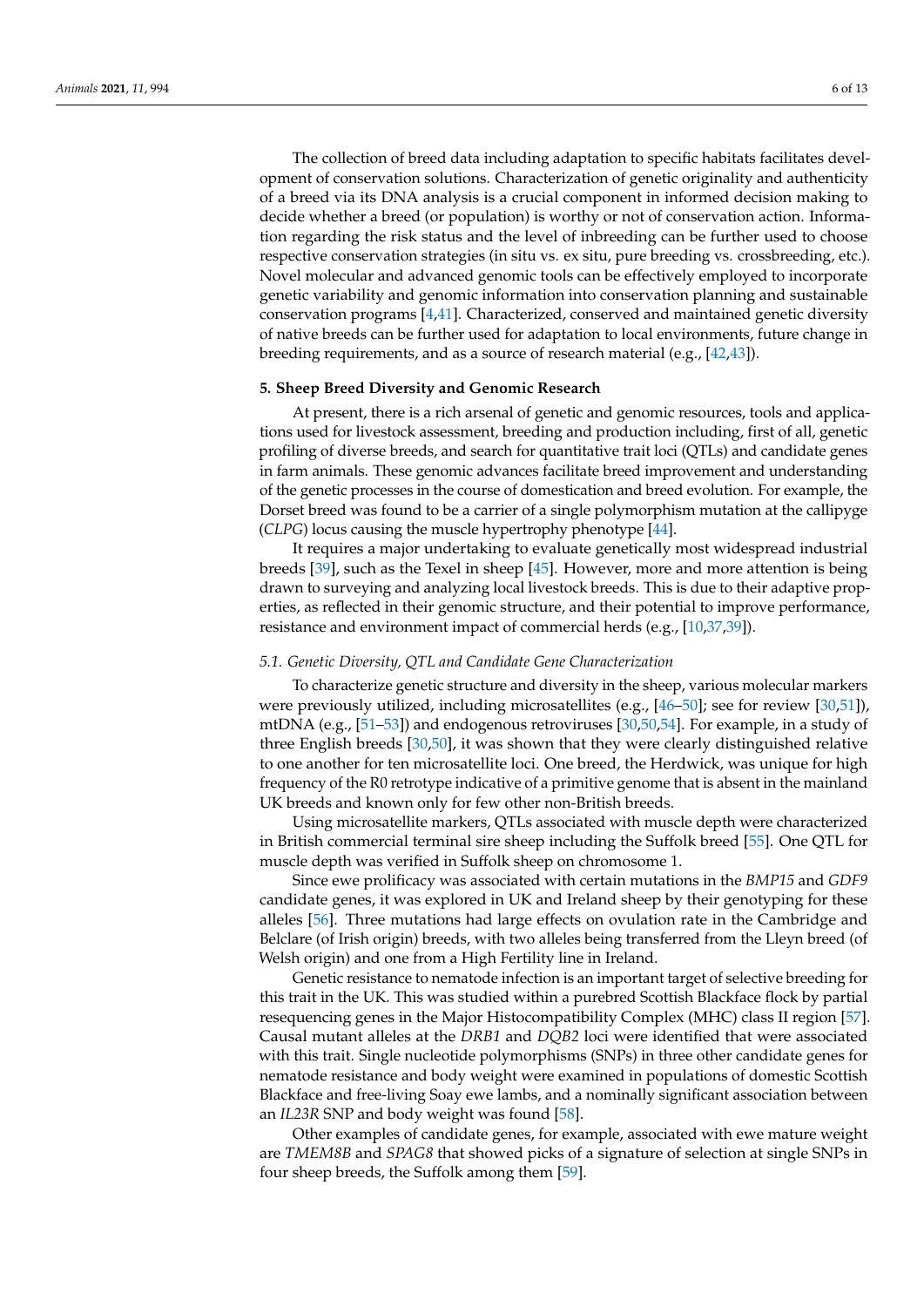#### *5.2. Genomic Applications*

With the advent of next generation sequencing (NGS) technologies, SNP panels and a whole genome sequence draft became available for the sheep by 2010 [15,60] that can also be used for querying genomic features of British breeds. The remarkable milestone in this field was the annotated sheep genome sequence Oar v3.1 published in 2014 [61]. Another improved assembly, Oar\_v4.0, was produced using PBJelly 2 software [62]. The latest genome assemblies were generated in 2017 and 2020, and designated Oar\_rambouillet\_v1.0 (sheep reference genome; [63]) and ASM1117029v1 [64], respectively.

These state-of-the-art resources are crucial for genetic improvement of the existing sheep flock by implementing genome-wide association studies (GWAS; e.g., [45]), analysis of quantitative traits and genomic selection [65]. However, a key prerequisite for these applications is a thorough examination of genetic structure and variation within and between sheep breeds including the British ones. This information also helps elucidate domestication pathways, breed formation and population history [15]. In particular, insight into demographic history of breeds can provide a set of genetic markers for obtaining individual genomic estimated breeding values (GEBV) (i.e., genomic selection) and their applicability to other populations [10]. Efficacy of genomic and marker-assisted selection, and QTL spotting via GWAS depends on knowledge of population structure and origin [10].

After marker validation, genetic or genomic selection is feasible when targeting, for example, such sheep traits as footrot resistance [45] and mature body weight [59]. For genomic selection implementation, a genotyped reference population is built for GEBV evaluation. As low heritability and polygenic nature is inherent in selected quantitative traits, genomic selection hopefully improves selection response if compared to conventional best linear unbiased prediction-assisted selection [45].

There are two major collaborative sheep genomics groups, the International Sheep Genomics Consortium [60] and an Australia- and New Zeeland-based project, SheepGenomes-DB [66]. Another beneficiary group is the Ovine Functional Annotations of Animal Genomes (FAANG) Project [11,67,68]. Studies within the framework of the FAANG [68,69] and related projects [70] also produced sheep genome datasets including those for British breeds.

#### 5.2.1. SNPs

Use of multiple SNP markers has substantially enhanced analysis of genetic diversity and population history [30,52,71–74], especially thanks to the sheep HapMap project [10,12, 15,60,75–77]. For instance, in a genome-wide survey of SNP variation [15], it was demonstrated that the British Suffolk genetically differentiated from two American Suffolk subpopulations, whereas the genetic structure of Australian Poll Dorset and American Dorsets was also different. In another research of genetic structure and admixture in terminal sire breeds in the USA using Applied Biosystems Axiom Ovine Genotyping Array (50K) and Illumina Ovine SNP50 BeadChip, the Suffolk, Hampshire, Shropshire and Oxford (terminal) sheep were genotyped along with the Rambouillet (or the French Merino; dual purpose) sheep [78]. There was a clear-cut divergence between the Suffolk sheep from two different US regions. The Hampshire, Suffolk, and Shropshire breeds demonstrated the greatest admixture. Relative to sheep from other world regions, the US terminal breeds of British origin formed a separate cluster suggesting their genetic distinctiveness.

The earliest research of SNP-based diversity in UK sheep showed genetic distinctiveness of three English native hill breeds examined at three SNP loci associated with phenotypes [30,50]. In a broader study of 18 Welsh local breeds as a selected segment of the UK's sheep germplasm [10], the Illumina OvineSNP50 array was employed to examine genetic structure of these breeds. A similar methodology was exploited to elucidate genetic diversity and genome selection in the Suffolk, Rambouillet and three Rambouillet-related breeds from the USA [79]. The Suffolk sheep were clearly distinguished from the four others in terms of diversity and differentially selected genome regions.

SNPs have also become genetic markers of choice in searching for QTLs and conducting GWAS in sheep (e.g., [45,80–84]). The Illumina OvineSNP50 chip was utilized for a GWAS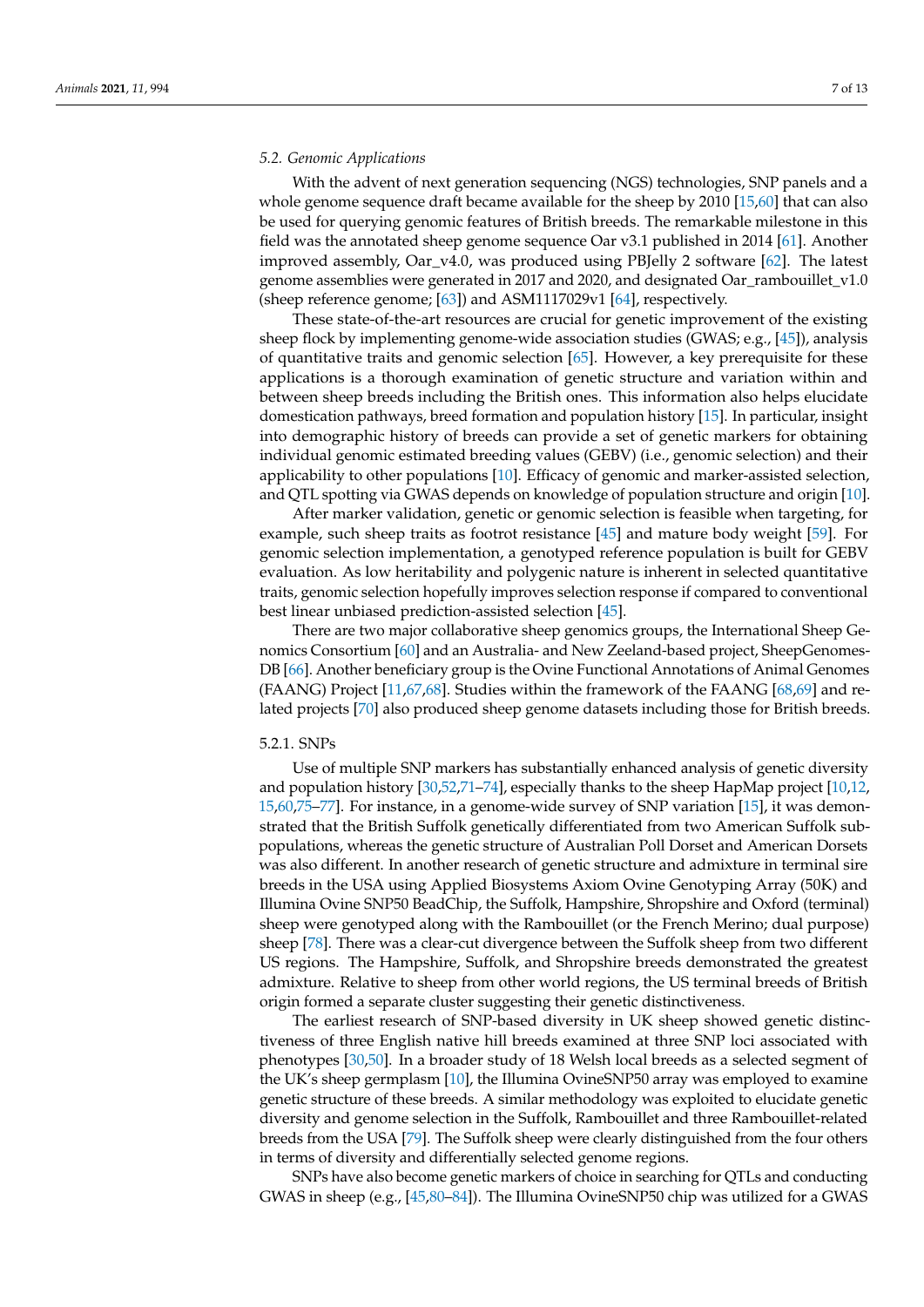and regional heritability mapping (RHM) to identify QTLs for nematode resistance and body weight in Scottish Blackface lambs [85]. Strong associations were found on chromosomes 14 and 6 for nematode resistance, and on chromosome 6 for body weight. An additional RHM study in three European populations (including Scottish Blackface) revealed other QTLs for nematode resistance, with one on chromosome 20 being the most significant and located close to MHC, as a functional candidate for this trait [86]. In the follow-up investigation [87], accuracy of genomic prediction within and across populations for nematode resistance and body weight was assessed in two British purebred (Scottish Blackface, British Texel) and two non-British backcross populations. Genomic estimated breeding values (GEBV) were definitely better within populations that points out a more accurate genomic prediction in closely related sheep than across breeds. Later, using a 932-SNP assay, an independent validation search for nematode resistance QTLs in three sheep breeds (including Scottish Blackface and Suffolk) suggested that inconsistency of SNP effects may occur in different populations [88].

The same Illumina OvineSNP50 genotype panel was an effective tool for investigating runs of homozygosity (ROHs) and selection signatures in six commercial European meat breeds including the Suffolk sheep (of Irish population) [89]. The Suffolk breed showed a distinct population structure different from five other breeds. Moreover, the Suffolk sheep were the least admixed, although they formed two non-overlapping clusters, one of them being a subpopulation of New Zealand origin. The Irish Suffolk population was more abundant in ROHs, suggesting its smaller effective population size both in recent and past generations, and a higher relatedness among this breed. The Suffolk (along with the Beltex) had the largest number of putative selective sweeps.

#### 5.2.2. Whole Genome Sequencing

Further development of NGS platforms and reduction of their cost make it possible to implement whole genome sequencing for numbers of individuals within one or more species. Whole genome sequences seem to provide ultimate evaluation of genetic variability and candidate mutations that can be further used for genome-wide association studies, sequence genotype imputation and genomic prediction improvement as a component of genomic selection [65,66].

Using whole genome sequences of 21 Chinese native sheep breeds, Yang et al. [90] identified candidate genes, pathways and gene ontology categories presumably related to high-altitude and arid environments.

Naval-Sanchez et al. [70] sequenced 43 worldwide sheep breeds and functionally annotated their whole genome sequences, demonstrating that selection sweeps correspond to coding genes, proximal regulatory elements and active transcription sites, and suggesting that remodeled gene expression could play an important evolutionary role in sheep breed diversification.

On the basis of whole genome sequences for 145 wild and domestic sheep and goat samples, Alberto et al. [72] found selective sweeps that led to domestic breed divergence as well as genomic signatures for convergent domestication in two related species.

Using SNP and whole genome sequence data for a large worldwide sample collection of wild and domestic animals, Chen et al. [77] found that in sheep there might be an accelerated genetic drift vs. reduced directional selection on X chromosome as compared to autosomes.

The ongoing Australia- and New Zeeland-based project SheepGenomesDB is aimed at sequencing 453 (Run1) and 935 (Run2) animals, which is supposed to cover a global sheep breed diversity in order to identify causative mutations and facilitate genomic selection [65,66].

#### *5.3. British Sheep Genome Studies*

To date, there has not been launched an overall, comprehensive genetic/genomic survey of the British sheep gene pool. Certain British native breeds have been part of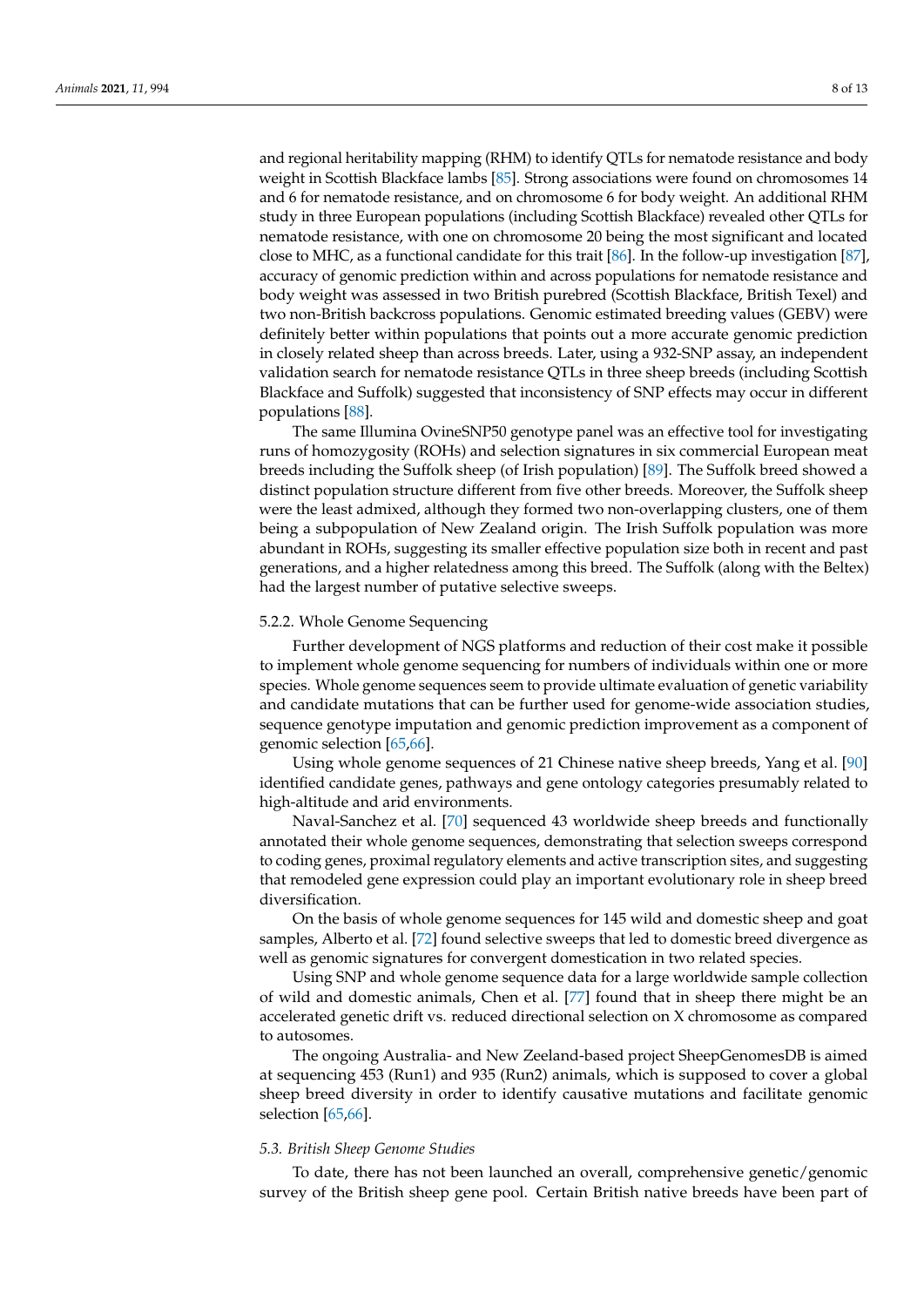either diversity studies using different molecular markers or whole genome sequences and often a limited number of samples per breed. For example, using the Illumina HiSeq 2000 platform, three individual animals, each representing one Welsh sheep breed (Hardy Speckled Faced, Dollgellau and Tregaron Welsh Mountain), were sequenced in order to explore their demographic history [10].

Recently, more whole genome sequences were generated for separate British breeds. For instance, the Illumina whole genome sequences for seven Cambridge sheep and one British du Cher individual were obtained in a comparative study including also the Romanov and two Iranian breeds [91]. The Cambridge breed was genetically different, while the British du Cher being close to the Romanov breed. A higher number of short ROHs was detected in the Cambridge sheep and a lower number of long ROHs in the British du Cher, meaning a lower recent inbreeding in the latter breed.

Whole genome sequences of 17 Poll Dorset sheep was compared to those from two Tibetan breeds [92]. Selection signatures were identified that include candidate genes putatively associated with hypoxia responses, meat traits and disease resistance.

There are also international projects that have generated whole genome sequences for British and non-British breeds and can be served as data sources for further studies [69,89,93,94]. In a recent global genomic survey of wild sheep and domestic breeds [95], ten Suffolk and seven Shetland individual whole genomes were included and resequenced for seeking important gene associations with morphological and economic traits. One of such iconic traits is tail configuration, and the Shetland breed was used as an example of short thintailed sheep. A number of selective sweeps were identified that overlapped with functional genes involved in fat deposition and hair growth. Differences in allele frequencies between fat- and thin-tailed breeds (including Shetland) were found at genes *PDGFD*, *XYLB*, *TSHR*, and *SGCZ*, with *PDGFD* (platelet derived growth factor D) being a specially remarkable candidate for fat deposition in tail.

#### **6. Conclusions**

The UK sheep landscape is characterized by abundant breed history and genetic diversity, suggesting its preservation for sustainable use and advanced research. The latter can rely upon state-of-the-art molecular and genomic tools including SNPs and whole genome sequencing. This opens further opportunities to elucidate breed ancestry, variability, and genetic merit of particular markers and candidate genes for adaptation, genomic selection and production improvement. Further research is anticipated to understand comprehensively how genomic landscape of the British sheep has contributed to the fact that over the centuries they have thrived to current numbers and value, delighting our eyes on the green landscapes of today's Great Britain.

**Supplementary Materials:** The following are available online at [https://www.mdpi.com/article/10](https://www.mdpi.com/article/10.3390/ani11040994/s1) [.3390/ani11040994/s1,](https://www.mdpi.com/article/10.3390/ani11040994/s1) Figure S1: Old British sheep breeds as shown in the 1837 treatise by William Youatt [1], Figure S2: Examples of Soviet sheep breeds produced using British breeds and presented at the All-Union Agricultural Exhibition (AUAE), Table S1: Origin data and phenotypic characteristics of selected British sheep breeds, Table S2: Native sheep breeds from Russia and former USSR developed using British breeds, Supplementary Information S1: British sheep breeds outside the UK: examples from Russia and former USSR.

**Author Contributions:** Conceptualization, M.N.R.; writing—original draft preparation, M.N.R., N.A.Z. and D.K.G.; writing—review and editing, M.N.R., N.A.Z. and D.K.G.; visualization, M.N.R. and N.A.Z. All authors have read and agreed to the published version of the manuscript.

**Funding:** This research received no external funding.

**Institutional Review Board Statement:** Not applicable.

**Data Availability Statement:** This review did not report any data.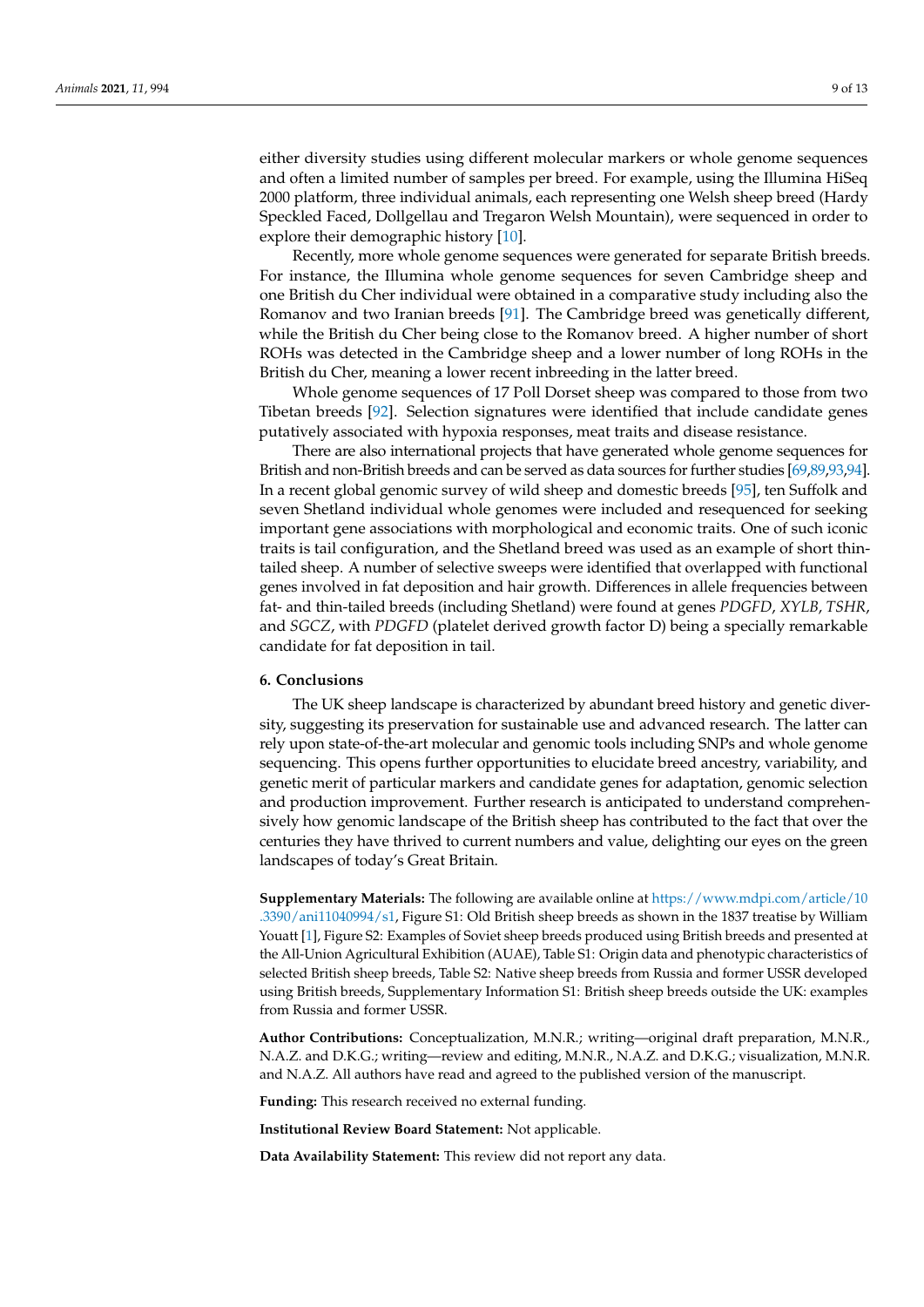**Acknowledgments:** The authors are grateful to Denis M. Larkin, Royal Veterinary College, University of London, UK, for reviewing the manuscript and providing valuable comments and suggestions. The skilled technical assistance of Olga M. Romanova in preparing figures is kindly appreciated.

**Conflicts of Interest:** The authors declare no conflict of interest.

#### **References**

- 1. Youatt, W. *Sheep: Their Breeds, Management, and Diseases: To Which Is Added the Mountain Shepherd's Manual*; Baldwin and Cradock: London, UK, 1837.
- 2. Ryder, M.L. The history of sheep breeds in Britain. *Agric. Hist. Rev.* **1964**, *12*, 1–12, 65–82.
- 3. Ryder, M.L. A survey of European primitive breeds of sheep. *Ann. Genet. Sel. Anim.* **1981**, *13*, 381–418. [\[CrossRef\]](http://doi.org/10.1186/1297-9686-13-4-381)
- 4. *World Watch List for Domestic Animal Diversity*, 3rd ed.; Scherf, B.D. (Ed.) FAO: Rome, Italy, 2000.
- 5. Green, K. Shaggy sheep stories. *Ctry. Life* **2017**, *121*, 68–72.
- 6. The Natural Fibre Company. Meet the Animals. Available online: <https://www.thenaturalfibre.co.uk/meet-the-animals> (accessed on 3 February 2021).
- 7. National Sheep Association. Sheep Breeds. Available online: [https://www.nationalsheep.org.uk/uk-sheep-industry/sheep-in](https://www.nationalsheep.org.uk/uk-sheep-industry/sheep-in-the-uk/sheep-breeds/)[the-uk/sheep-breeds/](https://www.nationalsheep.org.uk/uk-sheep-industry/sheep-in-the-uk/sheep-breeds/) (accessed on 3 February 2021).
- 8. Schoenian, S. Border Cheviot. Sheep Breeds C. Sheep101.info. Available online: [http://www.sheep101.info/breedsB.html#](http://www.sheep101.info/breedsB.html#Cheviot) [Cheviot](http://www.sheep101.info/breedsB.html#Cheviot) (accessed on 3 February 2021).
- 9. Rare Breeds Survival Trust. Sheep Watchlist. Available online: <https://www.rbst.org.uk/Pages/Category/sheep-watchlist> (accessed on 3 February 2021).
- 10. Beynon, S.E.; Slavov, G.T.; Farré, M.; Sunduimijid, B.; Waddams, K.; Davies, B.; Haresign, W.; Kijas, J.; MacLeod, I.M.; Newbold, C.J.; et al. Population structure and history of the Welsh sheep breeds determined by whole genome genotyping. *BMC Genet.* **2015**, *16*, 65. [\[CrossRef\]](http://doi.org/10.1186/s12863-015-0216-x) [\[PubMed\]](http://www.ncbi.nlm.nih.gov/pubmed/26091804)
- 11. Clark, E.L.; Bush, S.J.; McCulloch, M.E.B.; Farquhar, I.L.; Young, R.; Lefevre, L.; Pridans, C.; Tsang, H.G.; Wu, C.; Afrasiabi, C.; et al. A high resolution atlas of gene expression in the domestic sheep (*Ovis aries*). *PLoS Genet.* **2017**, *13*, e1006997. [\[CrossRef\]](http://doi.org/10.1371/journal.pgen.1006997)
- 12. Barbato, M.; Hailer, F.; Orozco-terWengel, P.; Kijas, J.; Mereu, P.; Cabras, P.; Mazza, R.; Pirastru, M.; Bruford, M.W. Genomic signatures of adaptive introgression from European mouflon into domestic sheep. *Sci. Rep.* **2017**, *7*, 7623. [\[CrossRef\]](http://doi.org/10.1038/s41598-017-07382-7)
- 13. Department for Environment, Food & Rural Affairs. National Statistics: Farming Statistics—Final Crop Areas, Yields, Livestock Populations and Agricultural Workforce at 1 June 2019—UK. Last Updated 14 February 2020. Available online: [https:](https://www.gov.uk/government/statistics/farming-statistics-final-crop-areas-yields-livestock-populations-and-agricultural-workforce-at-1-june-2019-uk) [//www.gov.uk/government/statistics/farming-statistics-final-crop-areas-yields-livestock-populations-and-agricultural](https://www.gov.uk/government/statistics/farming-statistics-final-crop-areas-yields-livestock-populations-and-agricultural-workforce-at-1-june-2019-uk)[workforce-at-1-june-2019-uk](https://www.gov.uk/government/statistics/farming-statistics-final-crop-areas-yields-livestock-populations-and-agricultural-workforce-at-1-june-2019-uk) (accessed on 3 February 2021).
- 14. National Sheep Association. Sheep Breeders Round Table. Available online: <https://www.nationalsheep.org.uk/sbrt/> (accessed on 3 February 2021).
- 15. Kijas, J.W.; Townley, D.; Dalrymple, B.P.; Heaton, M.P.; Maddox, J.F.; McGrath, A.; Wilson, P.; Ingersoll, R.G.; McCulloch, R.; McWilliam, S.; et al. A genome wide survey of SNP variation reveals the genetic structure of sheep breeds. *PLoS ONE* **2009**, *4*, e4668. [\[CrossRef\]](http://doi.org/10.1371/journal.pone.0004668) [\[PubMed\]](http://www.ncbi.nlm.nih.gov/pubmed/19270757)
- 16. Larkin, D.M.; Yudin, N.S. The genomes and history of domestic animals. *Mol. Gen. Microbiol. Virol.* **2016**, *31*, 197–202. [\[CrossRef\]](http://doi.org/10.3103/S0891416816040054)
- 17. Carson, A.; Elliott, M.; Groom, J.; Winter, A.; Bowles, D. Geographical isolation of native sheep breeds in the UK-Evidence of endemism as a risk factor to genetic resources. *Livest. Sci.* **2009**, *123*, 288–299. [\[CrossRef\]](http://doi.org/10.1016/j.livsci.2008.11.026)
- 18. FAO. Domestic Animal Diversity Information System (DAD-IS). Available online: <http://www.fao.org/dad-is/en/> (accessed on 14 February 2021).
- 19. Deikhman, E.K. *Organization of Work at a Sheep Farm*; OGIZ–Selkhozgiz: Moscow, Russia, 1947; 120p.
- 20. *All-Union Agricultural Exhibition of 1954*; Ministry of Agriculture of the USSR: Moscow, Russia, 1955; 118p.
- 21. Ivanov, M.F. Sheep Farming. In *Complete Works, in 7 Volumes*; Greben, L.K., Ed.; Selkhozgiz: Moscow, Russia, 1964; Volume 4, 779p.
- 22. Semyonov, S.I.; Selkin, I.I. Sheep. In *Animal Genetic Resources of the USSR*; Dmitriev, N.G., Ernst, L.K., Eds.; Food and Agriculture Organization of the United Nations: Rome, Italy, 1989; Volume 65, Chapter 4; pp. 154–271.
- 23. Kaneva, L.A.; Zharikov, Y.A.; Matyukov, V.S. Zootechnical characteristics of Pechora meat-wool semi-fine-fleece wool sheep. *Agrarnaya Nauka Evro Severo Vostoka* **2014**, *5*, 58–63. [\[CrossRef\]](http://doi.org/10.30766/2072-9081.2014.42.5.58-63)
- 24. *Yearbook on Breeding Work in Sheep and Goat Farming in the Farms of the Russian Federation (2019)*; All-Russian Research Institute of Animal Breeding: Moscow, Russia, 2020; 344p.
- 25. Kuleshov, P.N. *Value of Merino and English Meat Breeds in Improving Sheep Farming in the USSR*; Moscow Higher Zootechnical Institute: Moscow, Russia, 1926; 16p.
- 26. Kuleshov, P.N. *Meat-and-Wool Sheep Breeding*; Selkhozgiz: Moscow, Russia, 1933; 112p.
- 27. Glembotsky, Y.L.; Deikhman, E.K.; Esaulov, P.A. *Breeding in Sheep Farming: Achievements in Developing New Sheep Breeds and Improving Existing Ones*; Selhozgiz: Moscow, Russia, 1946; 151p.
- 28. Ostrovsky, A.V. *Universal Reference Book on the History of Russia: With Tables, Diagrams and Dictionaries*; Paritet: St. Petersburg, Russia, 2000; 384p.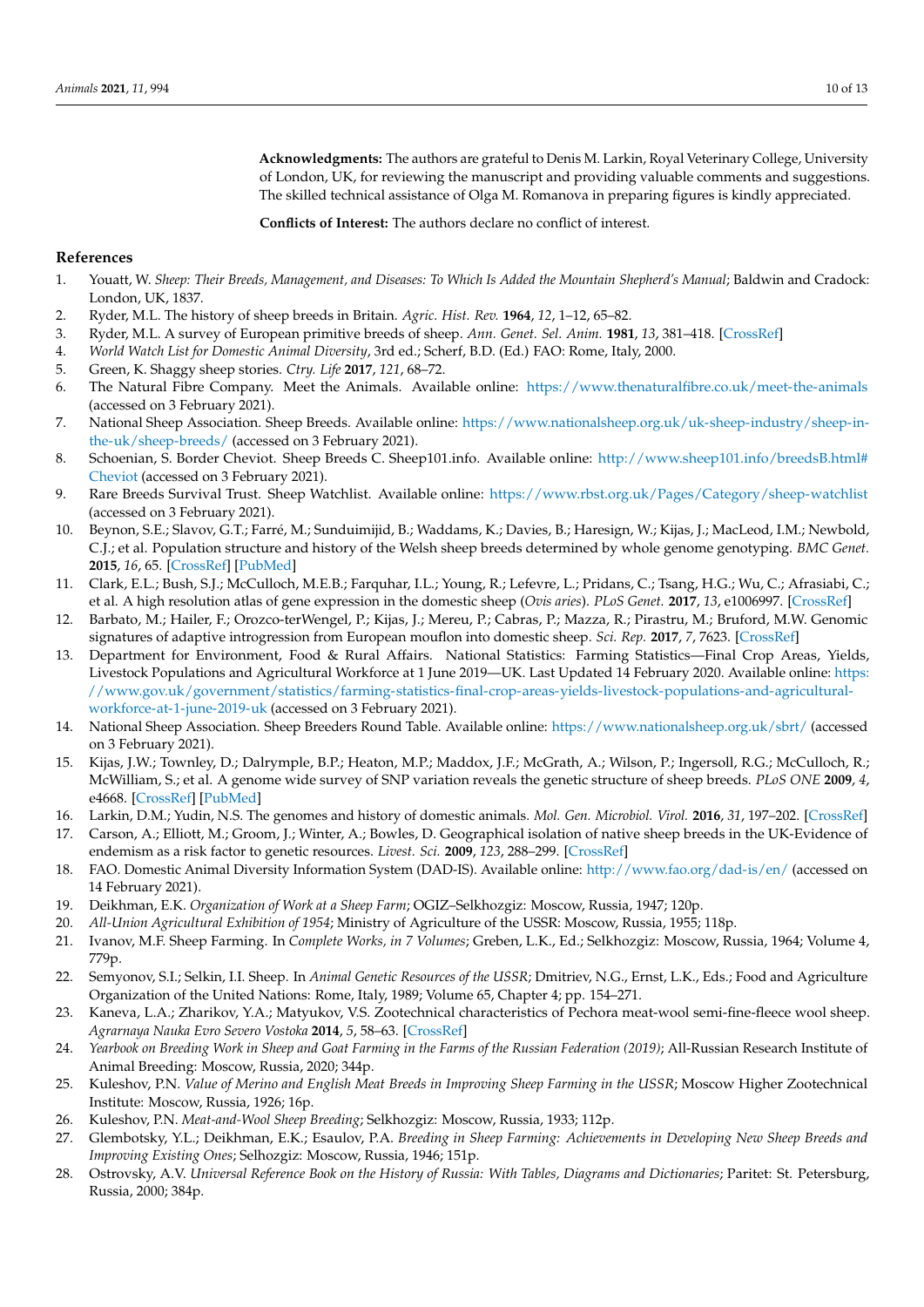- 29. Luschihina, E.M. Sheep breed resources of Kyrgyzstan. In *Collection of Scientific Papers Based on the International Coordination Congress of Scientists Sheep Breeders 2013*; Collection of Proceedings of SNIIZHK; Stavropol Research Institute of Animal Husbandry and Food Production: Stavropol, Russia, 2013; pp. 67–80.
- 30. Bowles, D. Recent advances in understanding the genetic resources of sheep breeds locally-adapted to the UK uplands: Opportunities they offer for sustainable productivity. *Front. Genet.* **2015**, *6*, 24. [\[CrossRef\]](http://doi.org/10.3389/fgene.2015.00024)
- 31. Boettcher, P.; Haile, A.; Hall, K.; Miller, J.L.; Mirkena, T.; Scherf, B.; Wurzinger, M. Animal genetic resources and adaptation. In *The Second Report on the State of the World's Animal Genetic Resources for Food and Agriculture*; Scherf, B.D., Pilling, D., Eds.; FAO Commission on Genetic Resources for Food and Agriculture Assessments: Rome, Italy, 2015; p. 87.
- 32. Baylis, M.; Chihota, C.; Stevenson, E.; Goldmann, W.; Smith, A.; Sivam, K.; Tongue, S.; Gravenor, M.B. Risk of scrapie in British sheep of different prion protein genotype. *J. Gen. Virol.* **2004**, *85*, 2735–2740. [\[CrossRef\]](http://doi.org/10.1099/vir.0.79876-0)
- 33. Goldmann, W.; Baylis, M.; Chihota, C.; Stevenson, E.; Hunter, N. Frequencies of *PrP* gene haplotypes in British sheep flocks and the implications for breeding programmes. *J. Appl. Microbiol.* **2005**, *98*, 1294–1302. [\[CrossRef\]](http://doi.org/10.1111/j.1365-2672.2005.02568.x)
- 34. Roden, J.A.; Nieuwhof, G.J.; Bishop, S.C.; Jones, D.A.; Haresign, W.; Gubbins, S. Breeding programmes for TSE resistance in British sheep. I. Assessing the impact on prion protein (PrP) genotype frequencies. *Prev. Vet. Med.* **2006**, *73*, 1–16. [\[CrossRef\]](http://doi.org/10.1016/j.prevetmed.2005.08.002) [\[PubMed\]](http://www.ncbi.nlm.nih.gov/pubmed/16169614)
- 35. Tongue, S.C.; Pfeiffer, D.U.; Shearn, P.D.; Wilesmith, J.W. PrP genotype: A flock-level risk factor for scrapie? *Prev. Vet. Med.* **2009**, *92*, 309–323. [\[CrossRef\]](http://doi.org/10.1016/j.prevetmed.2009.08.009)
- 36. Saunders, G.C.; Cawthraw, S.; Mountjoy, S.J.; Hope, J.; Windl, O. PrP genotypes of atypical scrapie cases in Great Britain. *J. Gen. Virol.* **2006**, *87*, 3141–3149. [\[CrossRef\]](http://doi.org/10.1099/vir.0.81779-0) [\[PubMed\]](http://www.ncbi.nlm.nih.gov/pubmed/17030846)
- 37. Weigend, S.; Romanov, M.N. The World Watch List for Domestic Animal Diversity in the context of conservation and utilisation of poultry biodiversity. *Worlds Poult. Sci. J.* **2002**, *58*, 519–538. [\[CrossRef\]](http://doi.org/10.1079/WPS20020031)
- 38. Gaouar, S.B.; Da Silva, A.; Ciani, E.; Kdidi, S.; Aouissat, M.; Dhimi, L.; Lafri, M.; Maftah, A.; Mehtar, N. Admixture and local breed marginalization threaten Algerian sheep diversity. *PLoS ONE* **2015**, *10*, e0122667. [\[CrossRef\]](http://doi.org/10.1371/journal.pone.0122667)
- 39. Yurchenko, A.; Yudin, N.; Aitnazarov, R.; Plyusnina, A.; Brukhin, V.; Soloshenko, V.; Lhasaranov, B.; Popov, R.; Paronyan, I.A.; Plemyashov, K.V.; et al. Genome-wide genotyping uncovers genetic profiles and history of the Russian cattle breeds. *Heredity* **2018**, *120*, 125–137. [\[CrossRef\]](http://doi.org/10.1038/s41437-017-0024-3) [\[PubMed\]](http://www.ncbi.nlm.nih.gov/pubmed/29217829)
- 40. Yurchenko, A.A.; Daetwyler, H.D.; Yudin, N.; Schnabel, R.D.; Vander Jagt, C.J.; Soloshenko, V.; Lhasaranov, B.; Popov, R.; Taylor, J.F.; Larkin, D.M. Scans for signatures of selection in Russian cattle breed genomes reveal new candidate genes for environmental adaptation and acclimation. *Sci. Rep.* **2018**, *8*, 12984. [\[CrossRef\]](http://doi.org/10.1038/s41598-018-31304-w)
- 41. Blackburn, H.; Boettcher, P.; Oldenbroek, K. Conservation. In *The Second Report on the State of the World's Animal Genetic Resources for Food and Agriculture*; Scherf, B.D., Pilling, D., Eds.; FAO Commission on Genetic Resources for Food and Agriculture Assessments: Rome, Italy, 2015; pp. 522–523.
- 42. Romanov, M.N.; Wezyk, S.; Cywa-Benko, K.; Sakhatsky, N.I. Poultry genetic resources in the countries of Eastern Europe—History and current state. *Poult. Avian Biol. Rev.* **1996**, *7*, 1–29.
- 43. Shahbazi, S.; Mirhosseini, S.Z.; Romanov, M.N. Genetic diversity in five Iranian native chicken populations estimated by microsatellite markers. *Biochem. Genet.* **2007**, *45*, 63–75. [\[CrossRef\]](http://doi.org/10.1007/s10528-006-9058-6) [\[PubMed\]](http://www.ncbi.nlm.nih.gov/pubmed/17203406)
- 44. Freking, B.A.; Murphy, S.K.; Wylie, A.A.; Rhodes, S.J.; Keele, J.W.; Leymaster, K.A.; Jirtle, R.L.; Smith, T.P. Identification of the single base change causing the callipyge muscle hypertrophy phenotype, the only known example of polar overdominance in mammals. *Genome Res.* **2002**, *12*, 1496–1506. [\[CrossRef\]](http://doi.org/10.1101/gr.571002)
- 45. Mucha, S.; Bunger, L.; Conington, J. Genome-wide association study of footrot in Texel sheep. *Genet. Sel. Evol.* **2015**, *47*, 35. [\[CrossRef\]](http://doi.org/10.1186/s12711-015-0119-3) [\[PubMed\]](http://www.ncbi.nlm.nih.gov/pubmed/25926335)
- 46. Zamorano, M.J.; Ruiter, J.; Townsend, S.; Cruickshank, R.; Bruford, M.; Byrne, K.; Rodero, A.; Vega-Pla, J.L. Polimorfismos de DNA en las razas ovinas Merino y *Churra lebrijana*: DNA polymorphisms in Merino and *Churra lebrijana* Sheep breeds. *Arch. Zoot.* **1998**, *47*, 267–272.
- 47. Peter, C.; Bruford, M.; Perez, T.; Dalamitra, S.; Hewitt, G.; Erhardt, G.; Econogene Consortium. Genetic diversity and subdivision of 57 European and Middle-Eastern sheep breeds. *Anim. Genet.* **2007**, *38*, 37–44. [\[CrossRef\]](http://doi.org/10.1111/j.1365-2052.2007.01561.x)
- 48. Lawson Handley, L.J.; Byrne, K.; Santucci, F.; Townsend, S.; Taylor, M.; Bruford, M.W.; Hewitt, G.M. Genetic structure of European sheep breeds. *Heredity* **2007**, *99*, 620–631. [\[CrossRef\]](http://doi.org/10.1038/sj.hdy.6801039) [\[PubMed\]](http://www.ncbi.nlm.nih.gov/pubmed/17700634)
- 49. Russo-Almeida, P.A. Diversidade Genética e Diferenciação das Raças Portuguesas de Ovinos com Base em Marcadores de DNA–Microssatélites: Uma Perspectiva de Conservação. Tese de Doutorado em Ciência Animal, Universidade de Trás-os-Montes e Alto Douro, Vila Real, Portugal, 2007.
- 50. Bowles, D.; Carson, A.; Isaac, P. Genetic distinctiveness of the Herdwick sheep breed and two other locally adapted hill breeds of the UK. *PLoS ONE* **2014**, *9*, e87823. [\[CrossRef\]](http://doi.org/10.1371/journal.pone.0087823)
- 51. Bruford, M.; Townsend, S.J. Mitochondrial DNA diversity in modern sheep: Implications for domestication. In *Documenting Domestication: New Genetic and Archaeological Paradigms*; Zeder, M.A., Bradley, D.G., Emshwiller, E., Smith, B.D., Eds.; University of California Press: Berkeley, CA, USA, 2006; pp. 307–317. [\[CrossRef\]](http://doi.org/10.1525/9780520932425-024)
- 52. Pariset, L.; Mariotti, M.; Gargani, M.; Joost, S.; Negrini, R.; Perez, T.; Bruford, M.; Ajmone Marsan, P.; Valentini, A. Genetic diversity of sheep breeds from Albania, Greece, and Italy assessed by mitochondrial DNA and nuclear polymorphisms (SNPs). *Sci. World J.* **2011**, *11*, 1641–1659. [\[CrossRef\]](http://doi.org/10.1100/2011/186342) [\[PubMed\]](http://www.ncbi.nlm.nih.gov/pubmed/22125424)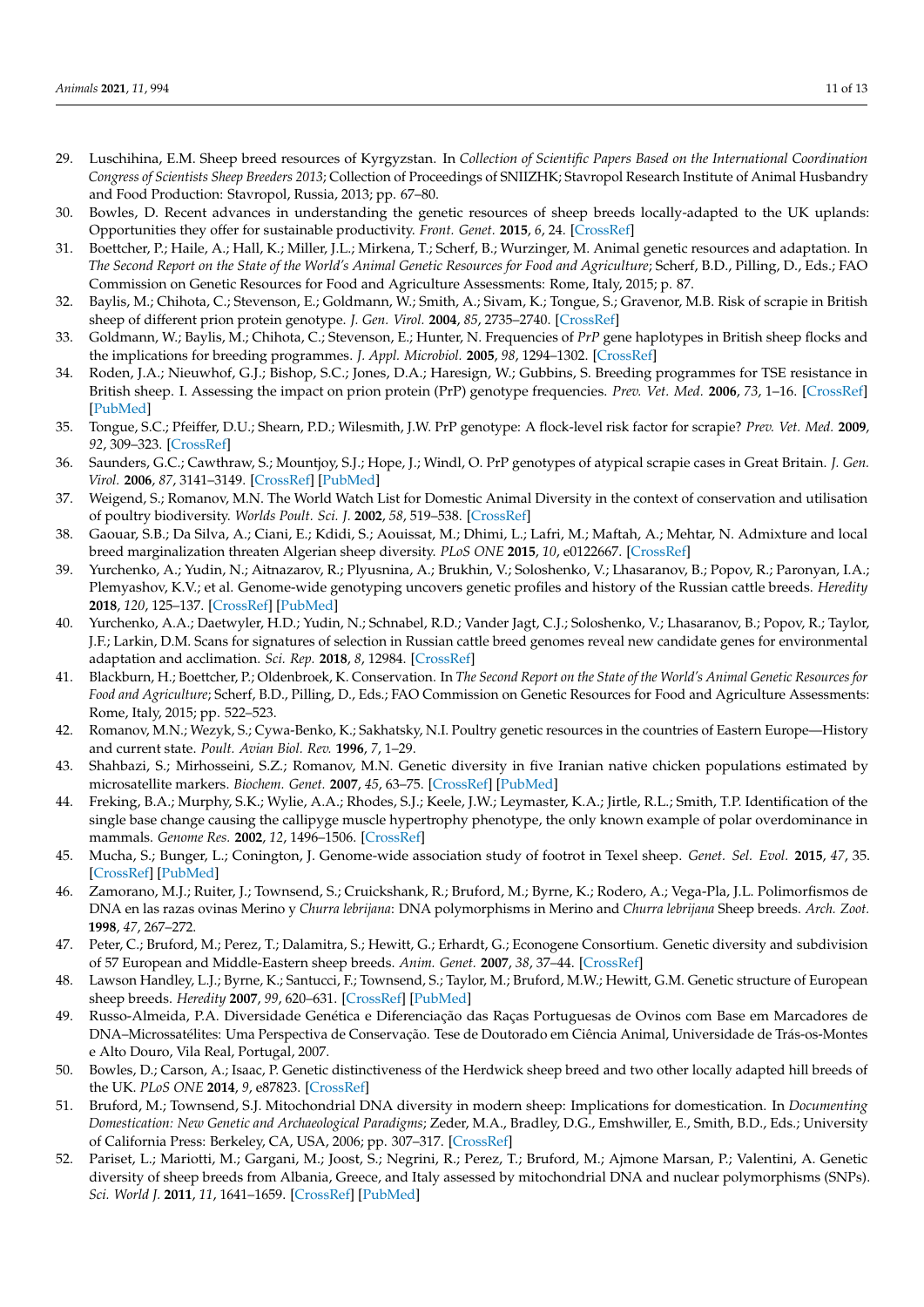- 53. Lv, F.H.; Peng, W.F.; Yang, J.; Zhao, Y.X.; Li, W.R.; Liu, M.J.; Ma, Y.H.; Zhao, Q.J.; Yang, G.L.; Wang, F.; et al. Mitogenomic meta-analysis identifies two phases of migration in the history of Eastern Eurasian sheep. *Mol. Biol. Evol.* **2015**, *32*, 2515–2533. [\[CrossRef\]](http://doi.org/10.1093/molbev/msv139)
- 54. Chessa, B.; Pereira, F.; Arnaud, F.; Amorim, A.; Goyache, F.; Mainland, I.; Kao, R.R.; Pemberton, J.M.; Beraldi, D.; Stear, M.J.; et al. Revealing the history of sheep domestication using retrovirus integrations. *Science* **2009**, *324*, 532–536. [\[CrossRef\]](http://doi.org/10.1126/science.1170587)
- 55. Matika, O.; Sechi, S.; Pong-Wong, R.; Houston, R.D.; Clop, A.; Woolliams, J.A.; Bishop, S.C. Characterization of OAR1 and OAR18 QTL associated with muscle depth in British commercial terminal sire sheep. *Anim. Genet.* **2011**, *42*, 172–180. [\[CrossRef\]](http://doi.org/10.1111/j.1365-2052.2010.02121.x)
- 56. Mullen, M.P.; Hanrahan, J.P.; Howard, D.J.; Powell, R. Investigation of prolific sheep from UK and Ireland for evidence on origin of the mutations in BMP15 (FecX<sup>G</sup>, FecX<sup>B</sup>) and GDF9 (FecG<sup>H</sup>) in Belclare and Cambridge sheep. *PLoS ONE* **2013**, 8, e53172. [\[CrossRef\]](http://doi.org/10.1371/journal.pone.0053172) [\[PubMed\]](http://www.ncbi.nlm.nih.gov/pubmed/23301039)
- 57. Stear, A.; Ali, A.O.A.; Brujeni, G.N.; Buitkamp, J.; Donskow-Łysoniewska, K.; Fairlie-Clarke, K.; Groth, D.; Isa, N.M.M.; Stear, M.J. Identification of the amino acids in the Major Histocompatibility Complex class II region of Scottish Blackface sheep that are associated with resistance to nematode infection. *Int. J. Parasitol.* **2019**, *49*, 797–804. [\[CrossRef\]](http://doi.org/10.1016/j.ijpara.2019.05.003)
- 58. Wilkie, H.; Riggio, V.; Matika, O.; Nicol, L.; Watt, K.A.; Sinclair, R.; Sparks, A.M.; Nussey, D.H.; Pemberton, J.M.; Houston, R.D.; et al. A candidate gene approach to study nematode resistance traits in naturally infected sheep. *Vet. Parasitol.* **2017**, *243*, 71–74. [\[CrossRef\]](http://doi.org/10.1016/j.vetpar.2017.06.010) [\[PubMed\]](http://www.ncbi.nlm.nih.gov/pubmed/28807314)
- 59. Cinar, M.U.; Mousel, M.R.; Herndon, M.K.; Taylor, J.B.; White, S.N. Association of *TMEM8B* and *SPAG8* with mature weight in sheep. *Animals* **2020**, *10*, 2391. [\[CrossRef\]](http://doi.org/10.3390/ani10122391) [\[PubMed\]](http://www.ncbi.nlm.nih.gov/pubmed/33333720)
- 60. International Sheep Genomics Consortium; Archibald, A.L.; Cockett, N.E.; Dalrymple, B.P.; Faraut, T.; Kijas, J.W.; Maddox, J.F.; McEwan, J.C.; Hutton Oddy, V.; Raadsma, H.W.; et al. The sheep genome reference sequence: A work in progress. *Anim. Genet.* **2010**, *41*, 449–453. [\[CrossRef\]](http://doi.org/10.1111/j.1365-2052.2010.02100.x)
- 61. Jiang, Y.; Xie, M.; Chen, W.; Talbot, R.; Maddox, J.F.; Faraut, T.; Wu, C.; Muzny, D.M.; Li, Y.; Zhang, W.; et al. The sheep genome illuminates biology of the rumen and lipid metabolism. *Science* **2014**, *344*, 1168–1173. [\[CrossRef\]](http://doi.org/10.1126/science.1252806)
- 62. Worley, K.C.; English, A.C.; Richards, S.; Ross-Ibarra, J.; Han, Y.; Hughes, D.; Deiros, D.R.; Vee, V.; Wang, M.; Boerwinkle, E. *Improving Genomes Using Long Reads and PBJelly 2, Proceedings of the International Plant and Animal Genome XXII Conference, San Diego, CA, USA, 10–15 January 2014*; Scherago International: San Diego, CA, USA, 2014; Abstract P1033.
- 63. National Center for Biotechnology Information, US National Library of Medicine. Genome Assembly: Oar\_rambouillet\_v1.0. Date: 2 November 2017. Available online: [https://www.ncbi.nlm.nih.gov/assembly/GCA\\_002742125.1](https://www.ncbi.nlm.nih.gov/assembly/GCA_002742125.1) (accessed on 3 February 2021).
- 64. National Center for Biotechnology Information, US National Library of Medicine. Genome Assembly: ASM1117029v1. Date: 11 March 2020. Available online: [https://www.ncbi.nlm.nih.gov/assembly/GCA\\_011170295.1/](https://www.ncbi.nlm.nih.gov/assembly/GCA_011170295.1/) (accessed on 3 February 2021).
- 65. McEwan, J.; Dodds, K.; Rowe, S.; Brauning, R.; Clarke, S. Genomic Selection in Sheep: Where to Now? In Proceedings of the Book of Abstracts of the 67th Annual Meeting of the European Federation of Animal Science, Belfast, UK, 29 August–1 September 2016; Wageningen Academic Publishers: Wageningen, The Netherlands, 2016; Volume 22, p. 161.
- 66. Daetwyler, H.D.; Brauning, R.; Chamberlain, A.J.; McWilliam, S.; McCulloch, A.; Vander Jagt, C.J.; Sunduimijid, B.; Hayes, B.J.; Kijas, J.W. 1000 Bull genomes and SheepGenomesDB projects: Enabling cost-effective sequence level analyses globally. In Proceedings of the 22nd Conference of the Association for the Advancement of Animal Breeding and Genetics (AAABG), Townsville, Australia, 2–5 July 2017; Association for the Advancement of Animal Breeding and Genetics: Armidale, Australia, 2017; Volume 22, pp. 201–204.
- 67. Dalrymple, B.P.; Oddy, V.H.; McEwan, J.C.; Kijas, J.W.; Xiang, R.; Bond, J.; Cockett, N.; Worley, K.; Smith, T.; Vercoe, P.E. From sheep SNP chips, genome sequences and transcriptomes via mechanisms to improved sheep breeding and management. In Proceedings of the 21st Conference of the Association for the Advancement of Animal Breeding and Genetics (AAABG), Lorne, Australia, 28–30 September 2015; Association for the Advancement of Animal Breeding and Genetics: Armidale, Australia, 2015; Volume 21, pp. 45–48. [\[CrossRef\]](http://doi.org/10.13140/RG.2.1.1636.5529)
- 68. Murdoch, B.M.; White, S.N.; Mousel, M.R.; Massa, A.T.; Worley, K.C.; Archibald, A.L.; Clark, E.L.; Dalrymple, B.; Kijas, J.W.; Clarke, S.; et al. The Ovine FAANG Project. In Proceedings of the International Plant and Animal Genome XXVI Conference, San Diego, CA, USA, 13–17 January 2018; Scherago International: San Diego, CA, USA, 2018. Abstract W618.
- 69. Andersson, L.; Archibald, A.L.; Bottema, C.D.; Brauning, R.; Burgess, S.C.; Burt, D.W.; Casas, E.; Cheng, H.H.; Clarke, L.; Couldrey, C.; et al. Coordinated international action to accelerate genome-to-phenome with FAANG, the Functional Annotation of Animal Genomes project. *Genome Biol.* **2015**, *16*, 57. [\[CrossRef\]](http://doi.org/10.1186/s13059-015-0622-4) [\[PubMed\]](http://www.ncbi.nlm.nih.gov/pubmed/25854118)
- 70. Naval-Sanchez, M.; Nguyen, Q.; McWilliam, S.; Porto-Neto, L.R.; Tellam, R.; Vuocolo, T.; Reverter, A.; Perez-Enciso, M.; Brauning, R.; Clarke, S.; et al. Sheep genome functional annotation reveals proximal regulatory elements contributed to the evolution of modern breeds. *Nat. Commun.* **2018**, *9*, 859. [\[CrossRef\]](http://doi.org/10.1038/s41467-017-02809-1)
- 71. Pariset, L.; Cappuccio, I.; Ajmone-Marsan, P.; Bruford, M.; Dunner, S.; Cortes, O.; Erhardt, G.; Prinzenberg, E.M.; Gutscher, K.; Joost, S.; et al. Characterization of 37 breed-specific single-nucleotide polymorphisms in sheep. *J. Hered.* **2006**, *97*, 531–534. [\[CrossRef\]](http://doi.org/10.1093/jhered/esl020) [\[PubMed\]](http://www.ncbi.nlm.nih.gov/pubmed/16973784)
- 72. Alberto, F.J.; Boyer, F.; Orozco-terWengel, P.; Streeter, I.; Servin, B.; de Villemereuil, P.; Benjelloun, B.; Librado, P.; Biscarini, F.; Colli, L.; et al. Convergent genomic signatures of domestication in sheep and goats. *Nat. Commun.* **2018**, *9*, 813. [\[CrossRef\]](http://doi.org/10.1038/s41467-018-03206-y)